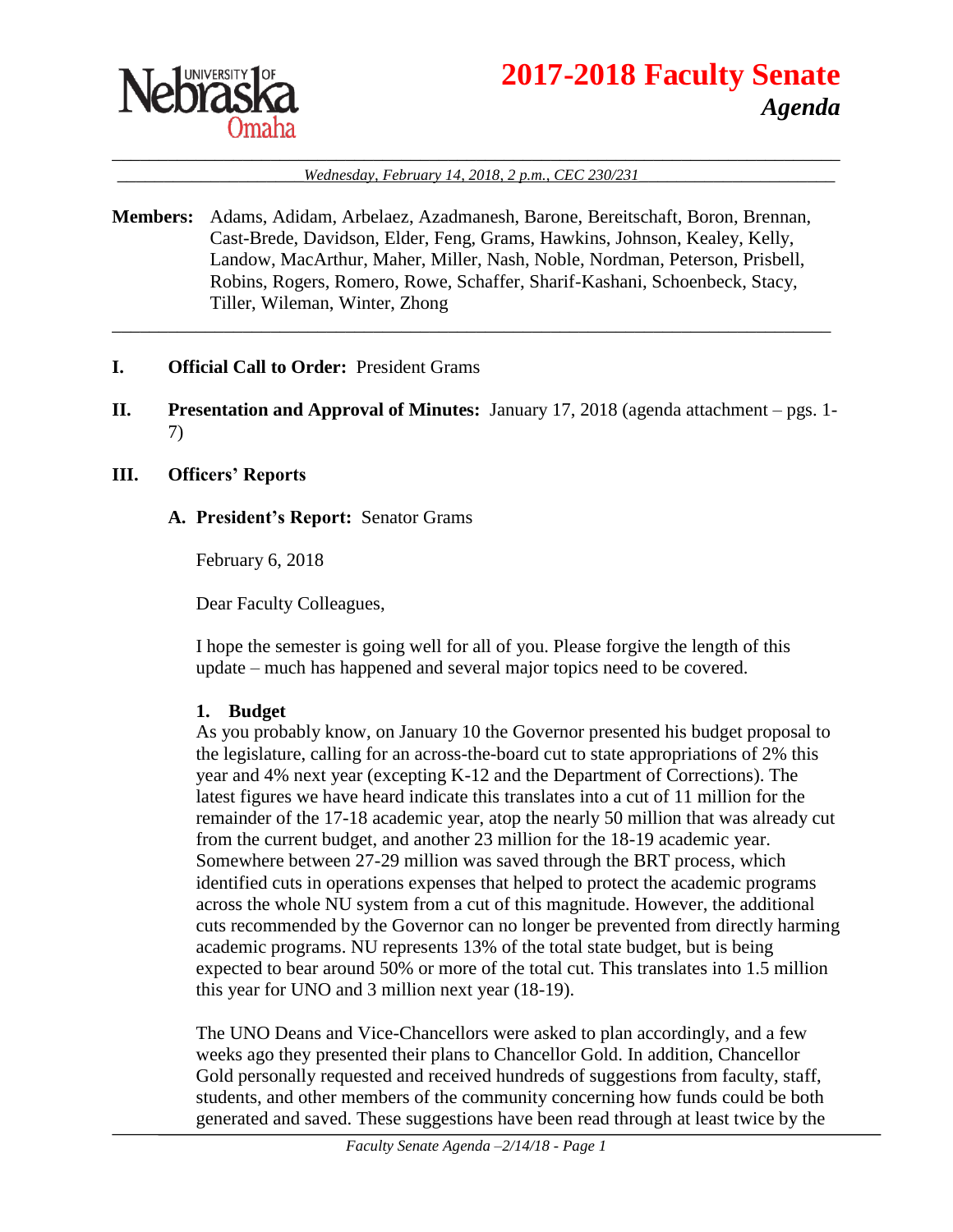Chancellor himself and sorted according to kind. Now he will work with others to determine which ones can be operationalized quickly, or studied for possible later implementation.

The BRT process continues – it found more savings than expected, and the cost of increased health insurance coverage was not as high as had been anticipated in the budget, so cuts that might have been demanded in Fall of 17 were postponed. One of the important areas of BRT work affecting faculty is in Travel. The Central administration has been responsive to the call for faculty input into the BRT process by requesting names of faculty from each campus who will serve on the Travel team going forward. This requires a few hours per month commitment over the next several months – an initial meeting or two of around two hours, followed by monthly follow up to ensure that the plan is implemented properly and effectively.

## **If you are interested in serving on this NU-wide Travel Budget Response Team, please contact me (lgrams@) as soon as possible with a short description of your reasons for interest.** I will select two names to forward to President Bounds and Marjorie Kostelnik.

Chancellor Gold has been staying in close contact with Faculty Senate leadership, via both meetings and calls, sometimes now including our Senate President-Elect Chris Kelly. Chris and I will meet again with the Chancellor this Thursday the  $8<sup>th</sup>$ , when we should hear more information about the proposed budget cuts. However, the Chancellor already has laid out two very important aspects of his approach. One involves his advocacy for UNO and UNMC with the Legislature, our greater community, and his ongoing support for growth and innovation through this period. I was encouraged by the strategies the Chancellor shared with us and feel he is doing an excellent job of representing the interests of both campuses with all external audiences. The other aspect involved the criteria he is using to deliberate about where and how to make the necessary cuts. Without being able to disclose all specifics yet, he did walk us through the decision procedure. He expressed a strong commitment to truthfulness and transparency, as well as concern for the individual human beings involved. The five criteria are: impact on communities served, fiscal implication and savings achieved, how much pain and disruption is produced, how easy or difficult the cut would be to reverse someday, and the need to be mission-driven.

Another internal-to-NU matter that affects budgets over the long term is the proposed reapportionment or redistribution of the base budget allocations among the four campuses. UNO is presently receiving about 13% of that budget, but as we know, it contributes far more than this to the overall NU income. In short, we subsidize some portion of budgets at other campuses with our productivity. The reallocation could in theory move this 13% up to 16%. However, an obvious question is whether such a change will be sustained by President Bounds in the current budget cutting environment. Chancellor Gold has made clear that even if we were to begin receiving this appropriately increased apportionment, we would not thereby be spared from making cuts for a few reasons. Just as we needed to hold back 2% of the budget this 17-18 year, due to the Governor's policy, and ended up having to cut out even more in Spring 18, so too will we need to hold back at least 2% and perhaps more from the 18-19 budget. President Bounds has for 17-18 also given a one-time infusion of cash to help cover the gap between savings and the required 49 million cut. This cannot be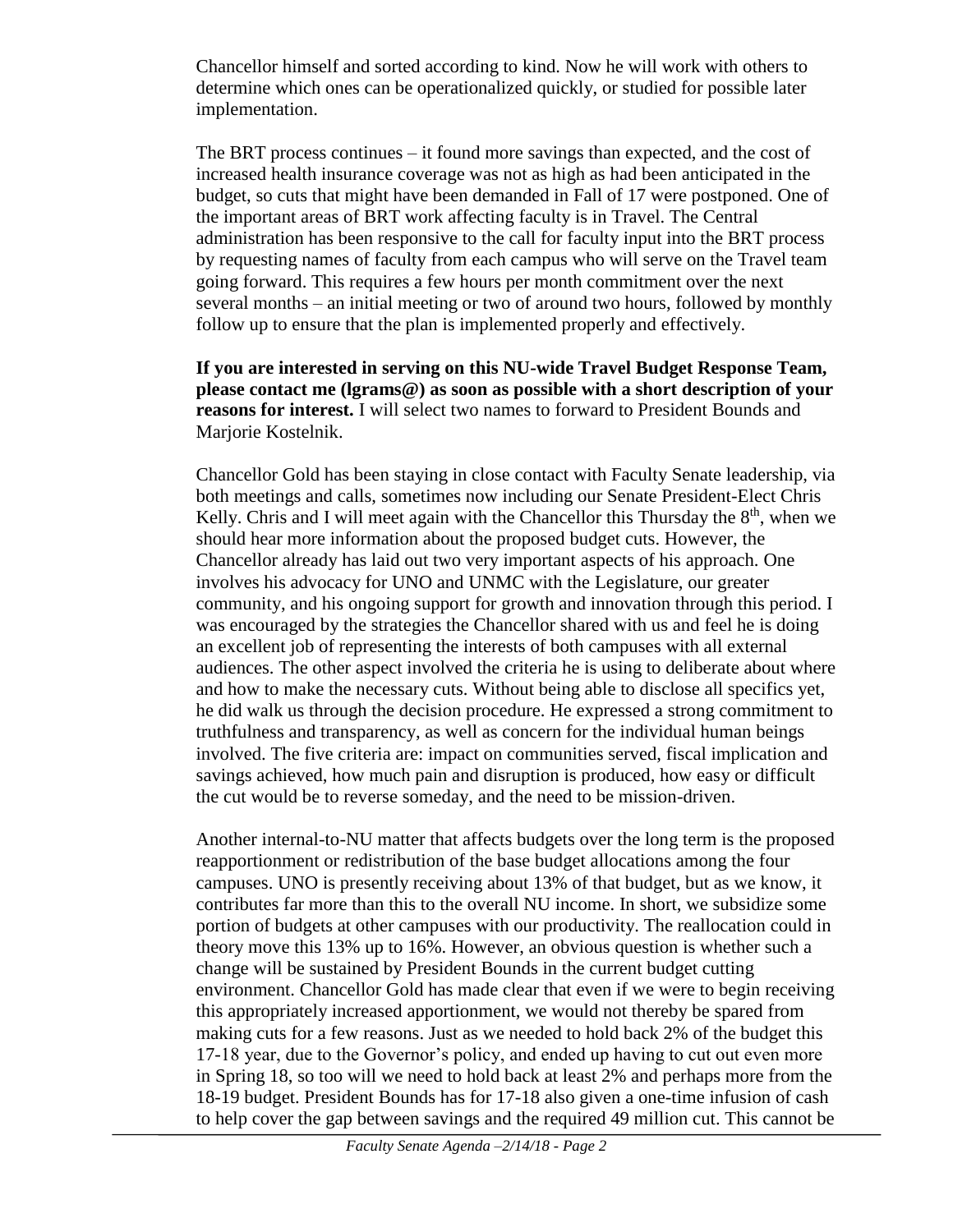continued as a long-term solution, and campuses need to maintain a healthy cash position to cover payroll and other bills. Opinions vary concerning the optimal amount of cushioning, but at least some is required.

Next week, on Monday the  $12<sup>th</sup>$  in the Thompson Alumni Center, Chancellor Gold will hold a Town Hall meeting to answer questions about the university budget and other topics. On the  $14<sup>th</sup>$ , President Bounds will testify before the Appropriations Committee of the Legislature. As further information about proposed cuts becomes available, I will be in touch. In the next biennium, 19-21, by all indications we should expect more of the same.

I realize this news can be dispiriting, but I want you to know that neither we faculty nor the university's administrative leadership plan to stand by passively waiting to see what happens. We are working to innovate and grow, inspiring intellectual development and career opportunities for our students, and creating benefits for our entire community. UNO and NU's role as a powerful engine of economic growth in the state of Nebraska will continue.

Faculty are also citizens who have a range of different opinions about these matters. However, I would like to remind everyone who wishes to express an opinion as a citizen that *university emails and other university resources cannot be used for these private purposes*. The Faculty Senate cannot and does not engage in lobbying activities, unlike the AAUP, which can and does.

## **2. Chancellor Gold**

President Bounds consulted with Faculty Senate leadership last month concerning his desire to extend Chancellor Gold's period of service through Spring 2019. As I reported to the Faculty Senators at the end of January, this decision to extend Gold's term officially was already expected, so the new information here relates to the timing of an eventual search. President Bounds has consistently affirmed UNO's independence as an institution with a distinctive mission, but as he explained both to me and then to our executive committee, moving forward with a search would be very difficult right now.

The sharing of the Chancellor position between UNMC and UNO creates, in effect, a vertical cut and attendant cost savings for UNO. The same is true with respect to the shared position of Vice Chancellor of Business, Finance, and Economic Development, for which a search is underway (including UNO faculty representation). These cost savings, which come to roughly \$700,000, are preventing us from having to cut something else worth 700k. In addition, a university in the midst of a budget cutting may have difficulty recruiting top quality leadership, as few wish to step into a role that involves immediately implementing cuts (this was already a problem last year, affecting the Spring 17 Chancellor search).

Another important factor in the weighing of pros and cons is that Chancellor Gold is providing stable leadership during UNO's accreditation cycle, and helping to develop additional investment in UNO. He has attended most of our Senate meetings and is otherwise highly engaged with the campus and responsive to faculty suggestions. We meet regularly and stay in touch often. These factors were all compelling to me. Consequently, I worked with my counterpart in the UNMC Faculty Senate, Dr. Ann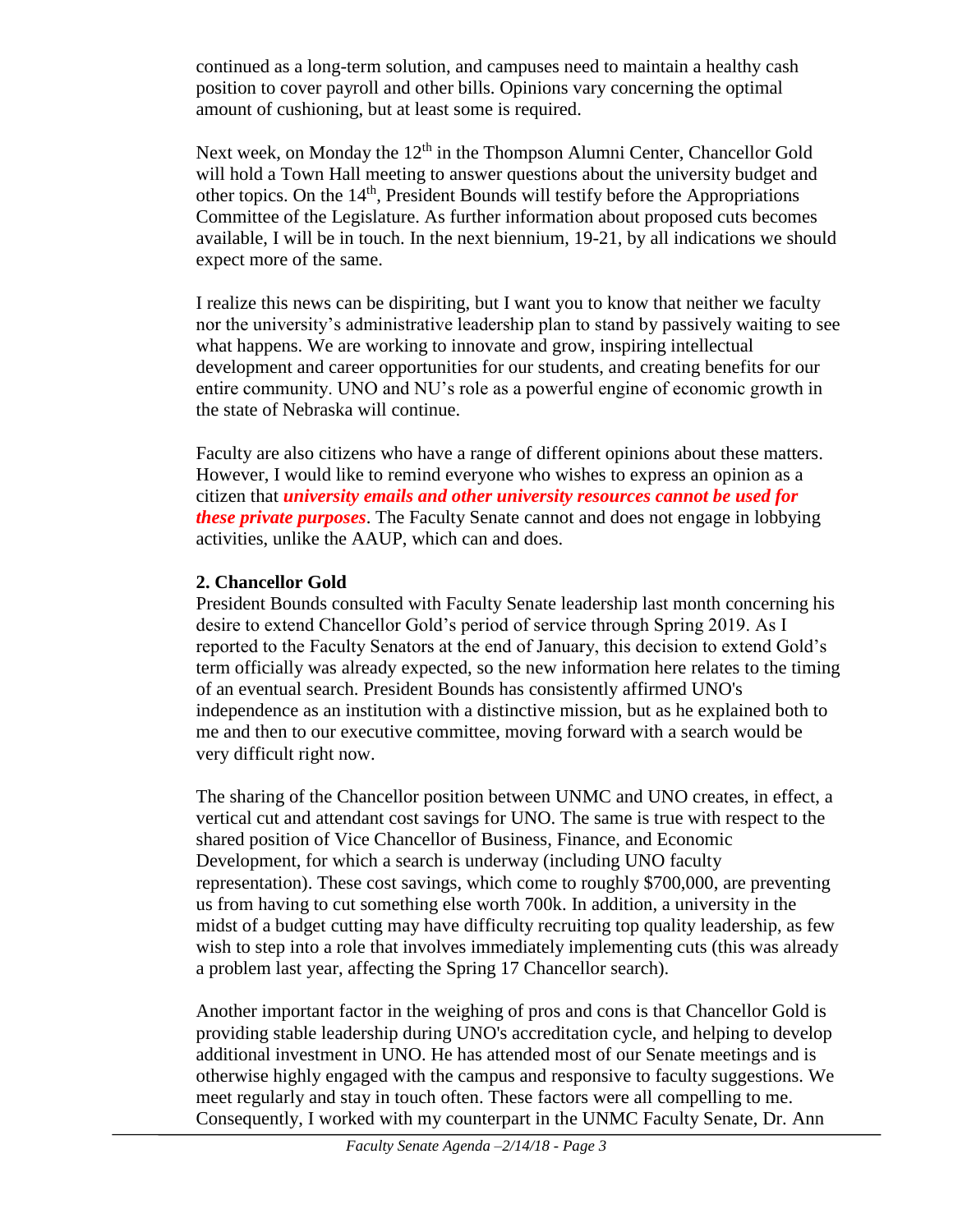Anderson Berry, to draft a letter in support of Chancellor Gold continuing through Spring 2019. We wanted faculty to know that President Bounds' decision involved a thoughtful process of seeking input from faculty senate leadership on both campuses, which is important in light of our past requests that such input be sought whenever appropriate.

## **3. Assistant Vice Chancellor for Wellness**

As of last Friday, Dr. Steven Wengel, formerly Chair of Psychiatry at UNMC, has been named the new Assistant Vice Chancellor for Wellness. Normally such positions are created after a search and a process that includes faculty input – this is how faculty (from both UNO and UNMC) are presently involved in the ongoing search for a Vice Chancellor of Business, Finance, and Economic Development. In the case of Wellness, however, the faculty member appointed was going to fill this role at UNMC already. In the past, UNO has had a different structure in place for addressing wellness issues, and Faculty Senate has in the past sometimes sought a greater commitment to and investment in wellness on UNO's campus. Henceforth, UNO will be able to benefit from Dr. Wengel's expertise without having to dedicate its own new funds to creating such a position at UNO. Chancellor Gold discussed this appointment with me and explained that it supports wellness initiatives at UNO without creating additional costs to us.

# **4. UNO-UNMC Collaboration**

The UNO and UNMC Faculty Committee for Communication and Collaboration – composed of membership recommended by the Senates of each institution, and reporting back to the Senates – continues to meet and discuss matters of joint concern. This direct faculty-to-faculty line of communication has been quite valuable and I would recommend that next year's executive committee consider voting to continue the arrangement.

Across the university, many people are discussing collaborative projects and possibilities. I have these matters with Chancellor Gold, and am reassured by a few of the basic conceptual boundary lines that have been established to help us navigate shared administrative positions or joint projects between UNO and UNMC. First and foremost is academics: joint research, teaching, or other collaborative efforts in academics depend on the mutual interests and decisions of faculty. We seek to eliminate barriers to productive teamwork, but faculty drive the creation of such projects. This is related to another crucial distinction that collaborative arrangements will respect: each campus has its own unique mission and strategic goals. Communication and branding is based on this underlying difference, even as pragmatic and resource-minded sharing arrangements can be made in non-academic operations. Put bluntly, we can save money by doing some things together, thus helping to protect our academic programs in the time of budget cutting. However, we need to review these practices to ensure that the level of service remains high and efficiency is indeed increased. The overall conversation about this UNO-UNMC relationship should continue, particularly in light of our uninterrupted commitment to growth and innovation. How do we move forward in a way that respects boundaries where needed, but creates bridges across them to develop new opportunities? Faculty are needed to help sketch out this landscape.

## **5. Freedom of Expression**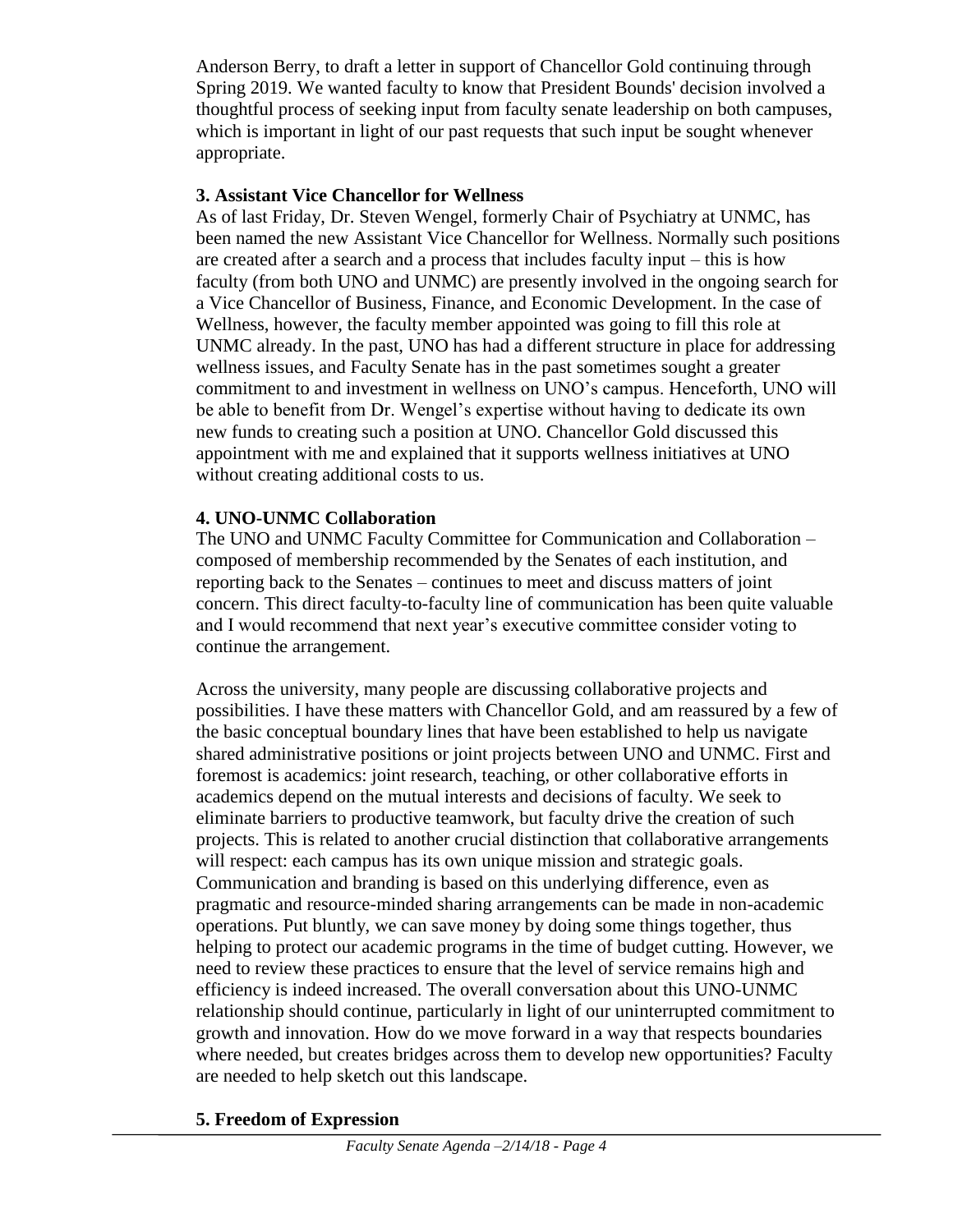At its January 25 meeting, the NU Board of Regents passed a new Freedom of Expression Policy. A representative of the ACLU offered generally favorable public testimony on the policy, along with a few recommended changes. This is the same policy that was sent last semester to all UNO faculty for comment – many of you made extremely valuable suggestions, which I compiled and contributed along with comments from all of the other Faculty Senates at the four NU campuses. In some cases individuals may be able to see where their suggestions were included in the final draft. In the current Legislative session, at least two bills were introduced proposing new policies for NU or state employees related to freedom of expression. Again, Faculty Senate takes no position on such matters, nor do we know yet what will happen in the Legislature. However, NU has developed its own policy in this area through a process of careful drafting and inclusion of comment from all constituencies – students, staff, and faculty – and based upon the models of universities and groups that have led the way in this area.

At the Board of Regents meeting, Regent Pillen moved that a statement be adopted, seconded by Regent Hawks, and Regent Daub offered a friendly amendment to remove "LB 718 and" from the final sentence of that motion. From the minutes: "The friendly amendment was accepted by Pillen and Hawks, resulting in a motion and second to adopt the following: The Board of Regents honors the First Amendment of the U.S. Constitution and has long dedicated itself to the free exchange of ideas, reaffirmed by the adoption of Regents Policy 6.4.10, "Commitment to Free Expression; Guide for Facilities Use; and Education." Article VII, Section 10 of the Nebraska State Constitution vests the general government of the University of Nebraska in the elected Board of Regents. In Board of Regents v. Exon, the Nebraska Supreme Court made clear "the purpose of the constitutional provision was to… establish the Board of Regents as an independent body charged with the power and responsibility to manage and operate the University as free from political influence and control as possible." Policy development, especially that which furthers both freedom of expression and the University's mission of teaching, research, and public service, is a responsibility of the Board of Regents that cannot be delegated. Accordingly, the Board opposes any Legislation which usurps the power or duties of the Board."

# **6. Continuous Appointment and "Tenure Clock"**

Another important item from the January Board of Regents meeting is that the Board approved an amendment to the Bylaws of the Board of Regents, Section 4.10, Total Period of Service Prior to a "Continuous Appointment". In essence, this means that the "seven year rule for service on an Appointment for a Specific Term prior to acquisition of a Continuous Appointment is absolute except for adjustments that the President may authorize in the case of interruptions in full-time service at the University due to leaves of absence due to maternity, disability or family and medical leave." (From the Minutes) This solidifies the current policy in a manner favorable to faculty.

## **7. Other News**

Chancellor Gold's Transition Council and Team have completed their work in Fall 2017 and the external consulting firm CFAR has compiled a concluding report, "Transition Support to the Chancellor". The document may be found here: https://www.unomaha.edu/about-uno/leadership/\_docs/chancellors-transition-report-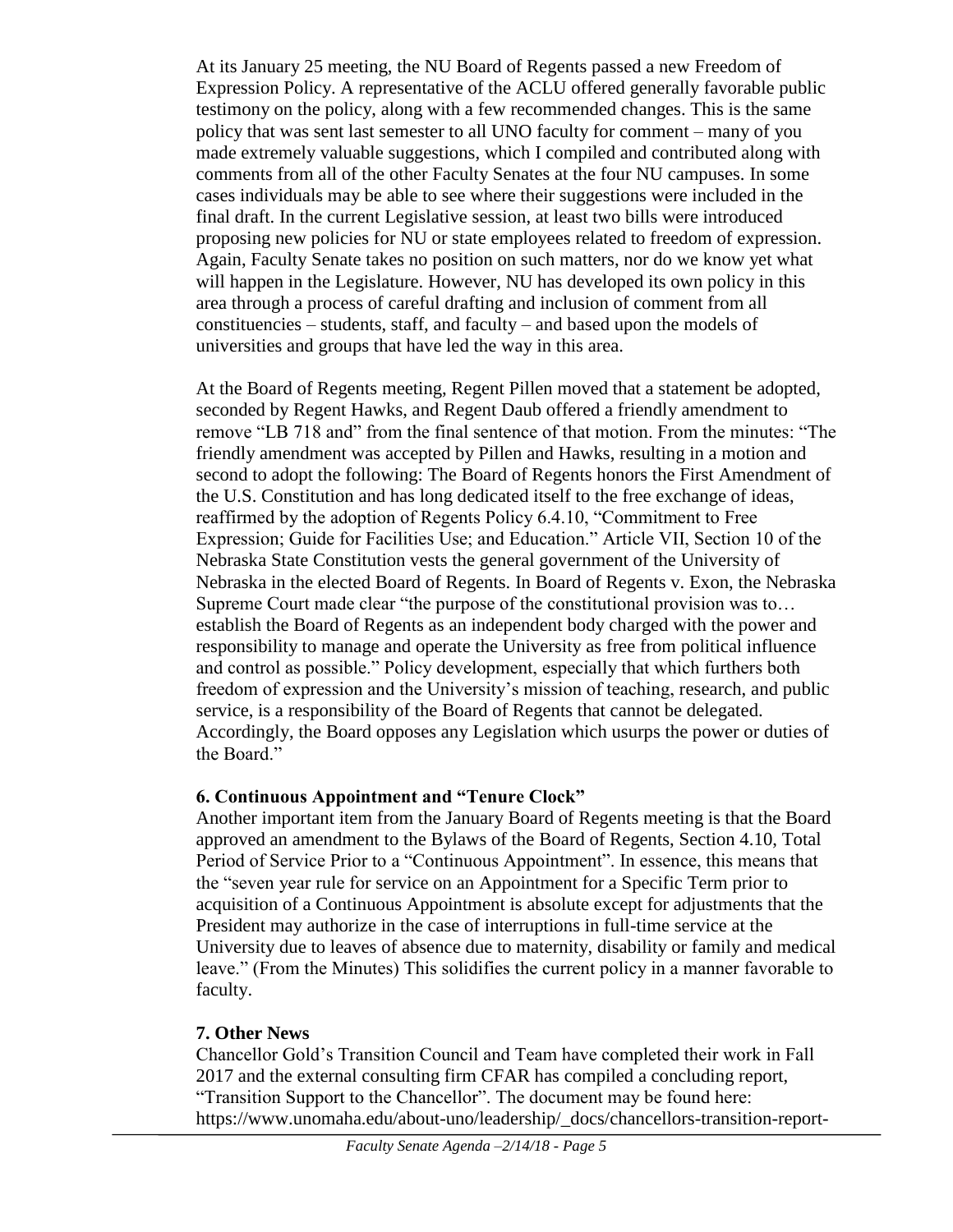## 121217-final.pdf

In other news, Vanessa Rath has opened up further options for parking at UNO for those who have "reciprocal permits" (i.e. UNK/UNL/UNMC permits): West Garage, First Christian Church, St. Margaret Mary Church, Pacific Garage, and Lot 26. Those from UNO visiting other campuses should contact UNO Parking Services for a physical permit to display. As a UNO faculty member parking at UNMC, I am often asked to use Lot 50 off Emile St. (which is just across the street to the South of the main public parking garage for the UNMC hospital).

In early January, I met with the current Student Government President, Carlo Eby, and Assistant Vice-Chancellor Candice Batton, to discuss the development of information resources for both students and faculty related to positive practices for student retention and faculty engagement with students. AVC Batton has drafted a copy of guidance for students. In addition, the Faculty Senate continues to work on materials that might be provided to assist faculty in this area.

In closing, thank you for enduring a very long update on news that affects faculty. It is very helpful to me when you send your comments and suggestions. If you would like me to visit your department, please let me know – I am happy to do that at any time. You are wonderful colleagues and are making it a pleasure to do this work even in the midst of considerable activity. Thank you and let me know how the Senate can assist and represent you.

Sincerely, Laura Grams Faculty Senate President

# **B. Secretary/Treasurer Report:** Senator Landow

**1. EC&A:** January 24, 2018

# Sr. Vice Chancellor and Administrators Comments:

The SVC noted that information coming from the budget meeting could lead to interesting innovations in all areas of the campus. The HR representative for faculty indicated the she is working to document credentials, and indicated that the faculty and department staff has been very helpful. The HR department is also working on a protocol for international hires. Student Affairs stated that the university continues to work on plans to support DACA students as national events unfold.

# **Updates**

# Resolution 4279

AVC Smith-Howell stated that it is rare that academic freedom, tenure and grievance committee work be needed in the summer. SVC Reed asked that the administration work up a proposal to be reviewed by the executive committee. Chancellor Smith-Howell said she would have a draft ready by the February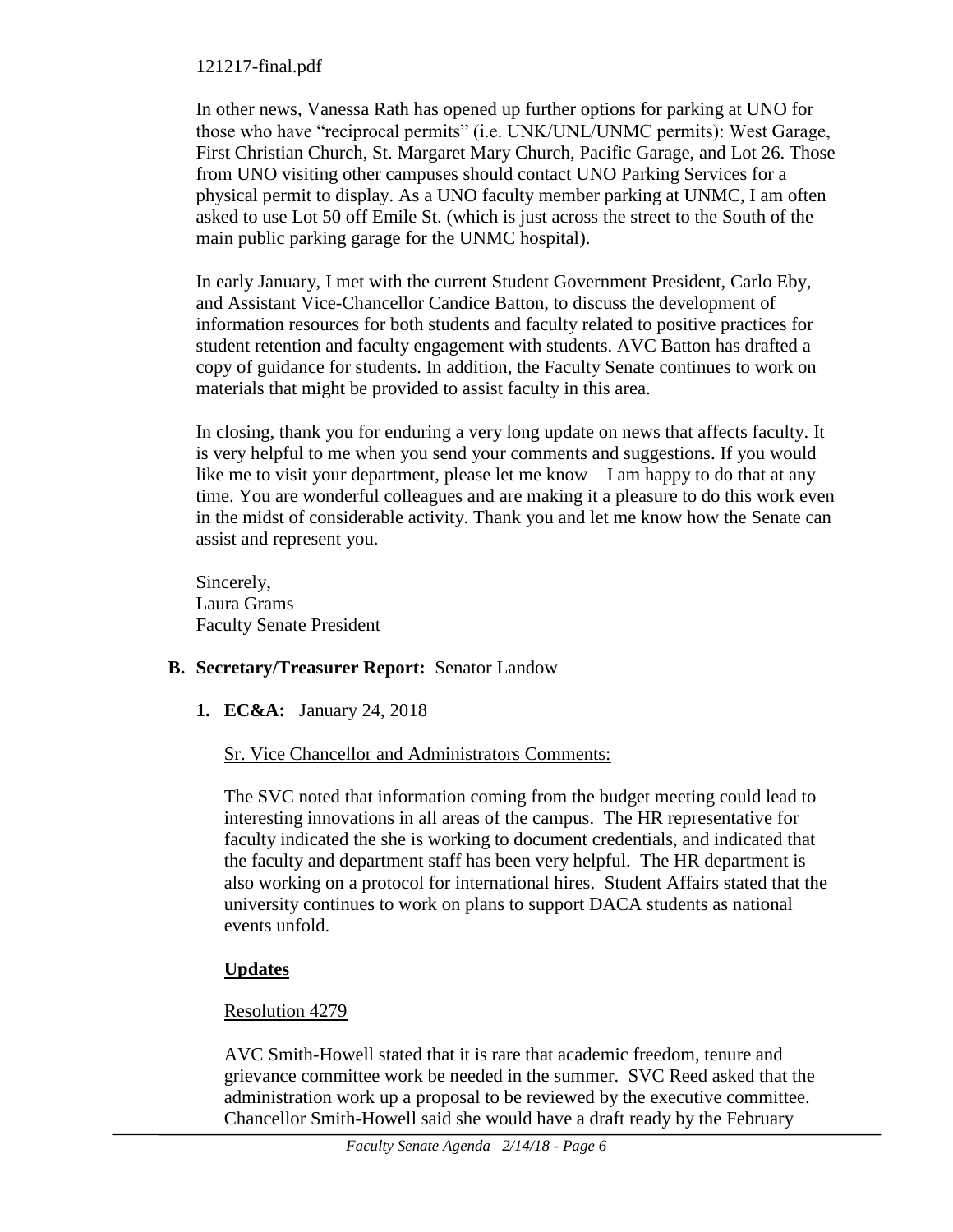meeting.

#### Server for Personal Websites

SVC Reed said the administration is working on a plan.

#### FUSE/GRACA

President Grams talked to the Chancellor and he is supportive of the issues the faculty is concerned about.

#### **Resolutions**

Resolution 4316 Replace Samantha Clinkinbeard with Troy Romero

Resolution 4317 Approve proposal for MA in Applied Behavior Analysis

Resolution 4318 Name Chris Kelly as Faculty Senate President-elect.

Resolution 4319 Rename Parking Advisory Committee

| (Action Pending and Current Resolutions) |               |                                                                                 |              |               |                 |                                                                                                                                                                                                                                                                                                                            |
|------------------------------------------|---------------|---------------------------------------------------------------------------------|--------------|---------------|-----------------|----------------------------------------------------------------------------------------------------------------------------------------------------------------------------------------------------------------------------------------------------------------------------------------------------------------------------|
| Res.                                     | <b>Date</b>   | <b>Title</b>                                                                    | <b>Admin</b> | <b>Sent</b>   | Denied /        | <b>Final Action/Resolved</b>                                                                                                                                                                                                                                                                                               |
| #                                        | <b>Senate</b> |                                                                                 | Accept       | for           | <b>Deferred</b> |                                                                                                                                                                                                                                                                                                                            |
|                                          | <b>Passed</b> |                                                                                 |              | <b>Senate</b> | $/ \ln$         |                                                                                                                                                                                                                                                                                                                            |
|                                          |               |                                                                                 |              | <b>Action</b> | <b>Progress</b> |                                                                                                                                                                                                                                                                                                                            |
| 4319                                     | 12/13/17      | <b>Rename Parking</b><br><b>Advisory Committee</b>                              | 1/24/18      |               |                 | Acknowledged                                                                                                                                                                                                                                                                                                               |
| 4318                                     | 12/13/17      | <b>Faculty Senate</b><br>President – Elect                                      | 1/24/18      |               |                 | Acknowledged                                                                                                                                                                                                                                                                                                               |
| 4317                                     | 12/13/17      | Approval of the<br>Proposal for a MA in<br><b>Applied Behavior</b><br>Analysis  | 1/24/18      |               |                 | Acknowledged                                                                                                                                                                                                                                                                                                               |
| 4316                                     | 12/13/17      | Permanent<br>Replacement of<br><b>CPACS</b> Senator<br>Samantha<br>Clinkinbeard | 1/24/18      |               |                 | Acknowledged                                                                                                                                                                                                                                                                                                               |
| <b>TO BE FOLLOWED UP</b>                 |               |                                                                                 |              |               |                 |                                                                                                                                                                                                                                                                                                                            |
| 4282                                     | 3/8/17        | Expenses<br>Associated with<br>Visas for<br><b>International Hires</b>          | 4/19/17      |               |                 | SVC Reed explained the process for UNO paying for<br>legal costs involved. These issues are usually<br>handled by department chairs and personnel. Costs<br>can't be nailed down, since they vary by who is<br>involved. BJ Reed said he would ask for a one page<br>description of the process made available to faculty. |
| 4279                                     | 12/14/16      | Grievance<br>Committees<br>Summer<br>Compensation                               | 12/21/16     |               |                 | - SVC Reed says they may need more information. It<br>is a workload issue as much as a compensation<br>issue. Let's have further discussion.<br>- BJ reiterated that summer pay is not likely to                                                                                                                           |

## **2017-2018 Resolution Action Table**

*Faculty Senate Agenda –2/14/18 - Page 7*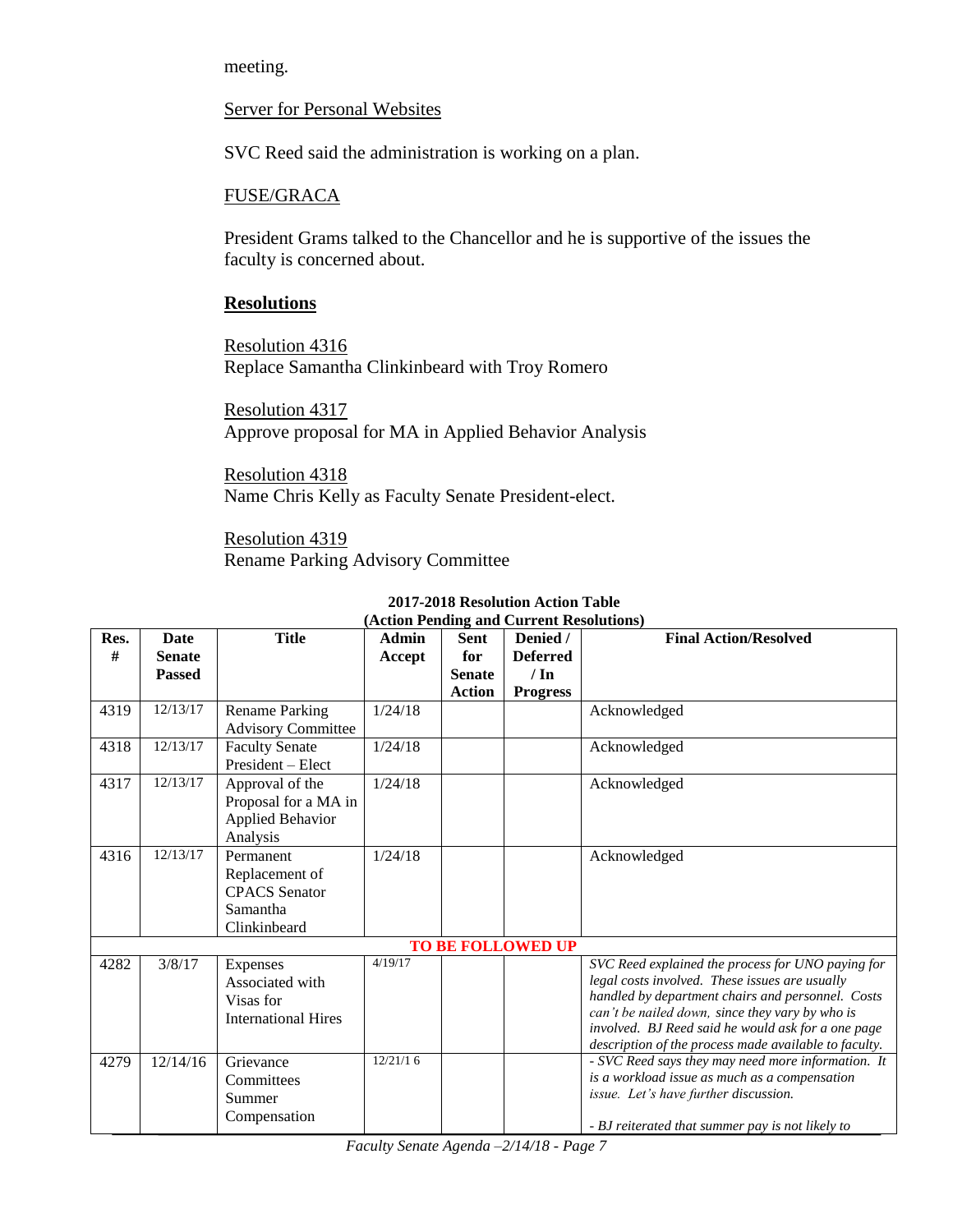|  | 3/15/17 |  | happen, as faculty select a variety of service                                                                                                                                                                                                                                                                                                  |
|--|---------|--|-------------------------------------------------------------------------------------------------------------------------------------------------------------------------------------------------------------------------------------------------------------------------------------------------------------------------------------------------|
|  |         |  | opportunities. Regarding the three grievance                                                                                                                                                                                                                                                                                                    |
|  |         |  | committees, he feels that faculty select this type of                                                                                                                                                                                                                                                                                           |
|  |         |  | service, similar to how faculty choose to serve on                                                                                                                                                                                                                                                                                              |
|  |         |  | thesis committee.                                                                                                                                                                                                                                                                                                                               |
|  | 4/19/17 |  | Chancellor Christensen said these type of issues, like<br>summer grievance committee work, seldom occur.<br>He is also apprehensive of anyone who has service<br>in the summer wanting compensation. Some service<br>such as FS President and IRB receive workload<br>compensation.                                                             |
|  | 1/24/18 |  | AVC Smith-Howell stated that it is rare that<br>academic freedom, tenure and grievance<br>committee work be needed in the summer. SVC<br>Reed asked that the administration work up a<br>proposal to be reviewed by the executive<br>committee. Chancellor Smith-Howell said she<br>would have a draft ready by the February<br><i>meeting.</i> |
|  |         |  |                                                                                                                                                                                                                                                                                                                                                 |

**2. Treasurer's Report:** Senator Landow (December 2017) (agenda attachment – pg. 8)

## **IV. Executive Committee Report:** Senator Barone

#### **A. RESOLUTION: Temporary A&S Senator Replacement**

**BE IT RESOLVED** that Senator Tammie Kennedy will be on Paid Professional Leave for Spring 2018, the following A&S faculty member will temporarily replace her:

Amber Rogers.

## **B. RESOLUTION: Temporary CFAM Senator Replacement**

**BE IT RESOLVED** that due to Spring 2018 class scheduling, Scott Glasser seeks a one-semester/temporary replacement. The following CFAM faculty member will temporarily replace him:

Marlina Davidson.

## **C. RESOLUTION: Newly Elected Senators (term: 2018-2021)**

**BE IT RESOLVED** the following have been elected to the UNO Faculty Senate by their colleges (term: 2018-2021)

College of Arts & Sciences (5) Brady DeSanti

Bob Woody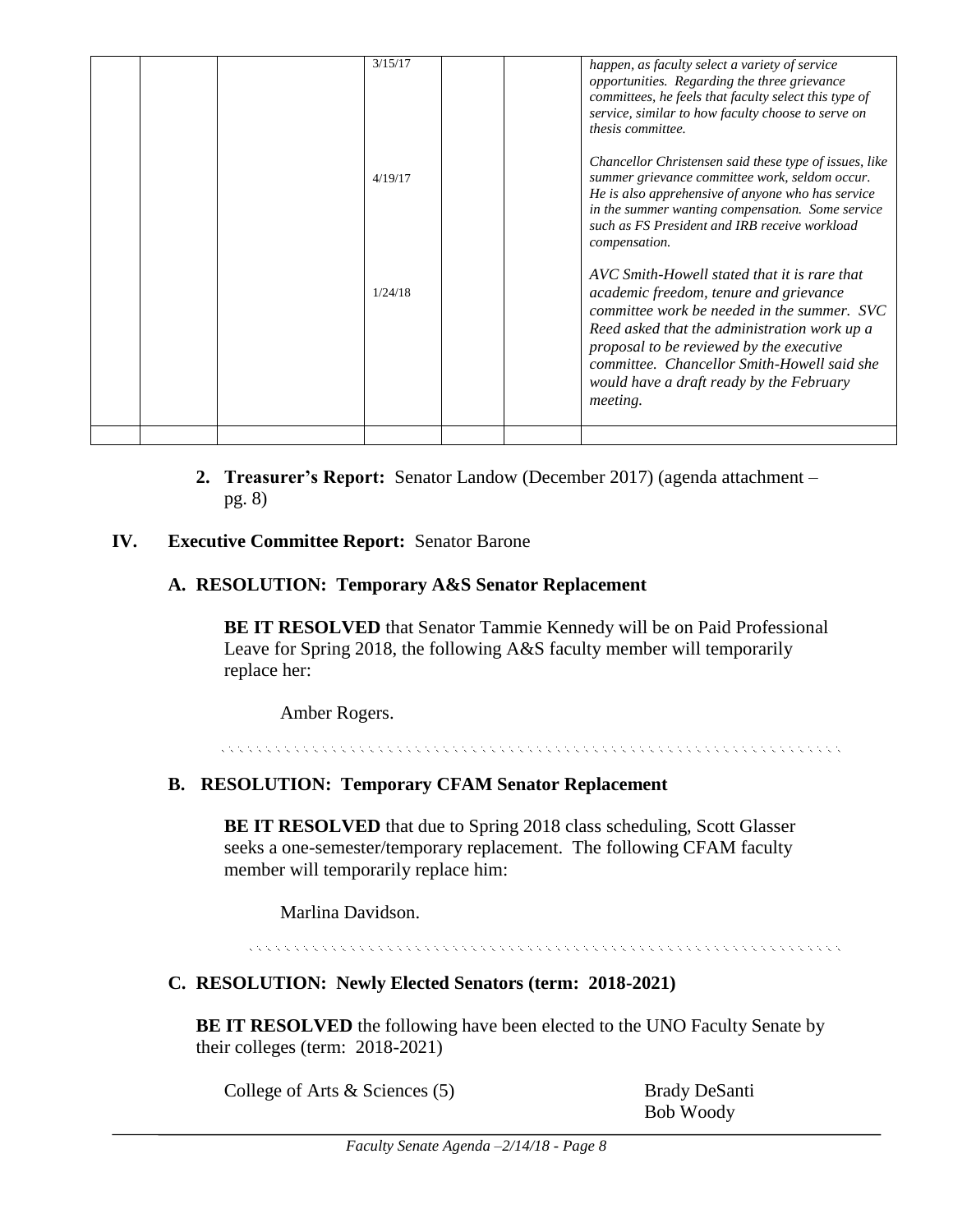|                                                   | Ramazan Kilinc<br>Iulia Podariu<br>Claudia Garcia |
|---------------------------------------------------|---------------------------------------------------|
| College of Business Administration (1)            | Ziaul Huq                                         |
| College of Communication, Fine Arts & Media (2)   | <b>Tomm Roland</b><br><b>Shelly Cooper</b>        |
| College of Education (1)                          | Jeanne Surface                                    |
| College of Information Science $&$ Technology (1) | Sajda Qureshi                                     |
| Criss Library $(0)$                               | (mid-term)                                        |
| College of Public Affairs & Community Service (2) | Jooho Lee<br>Amy Anderson                         |
| ~~~~~~~~~~~~~~~~~~~~~~~~~~~~~~~~~~~~~             |                                                   |

## **D. Travel BRT and other BRT suggestions:**

FYI: NU Central Admin requested that UNO recommend faculty participants for the Travel Budget Response Team (BRT), and that other comments and suggestions be sent. Senator Grams has suggested two faculty members, Lucy Morrison (Honors) and Jason Coleman (HPER).

#### **E. RESOLUTION: Freedom of Expression**

**WHEREAS** the University of Nebraska Board of Regents at its January 25, 2018 meeting voted to approve a new policy on Freedom of Expression; and

**WHEREAS** the NU central administration circulated the policy in advance to all constituencies, including faculty, staff, and students at UNO and other campuses, and made changes to the policy draft based on input from UNO faculty and others; and

**WHEREAS** the Facilities Use Policy to be developed for UNO as referenced in the Freedom of Expression Policy will be reviewed by UNO Faculty through its representation on the UNO Campus Policy Committee;

**IT RESOLVED** that the UNO Faculty Senate affirms the Policy on Freedom Expression adopted by the Board of Regents at its January 25, 2018 meeting and commends the NU administration for incorporating input from faculty constituencies and others in the development of this policy.

~~~~~~~~~~~~~~~~~~~~~~~~~~~~~~~~~~~~~~~~

#### **V. Standing Committee Reports**

**A. Committee on Academic and Curricular Affairs:** Senator Miller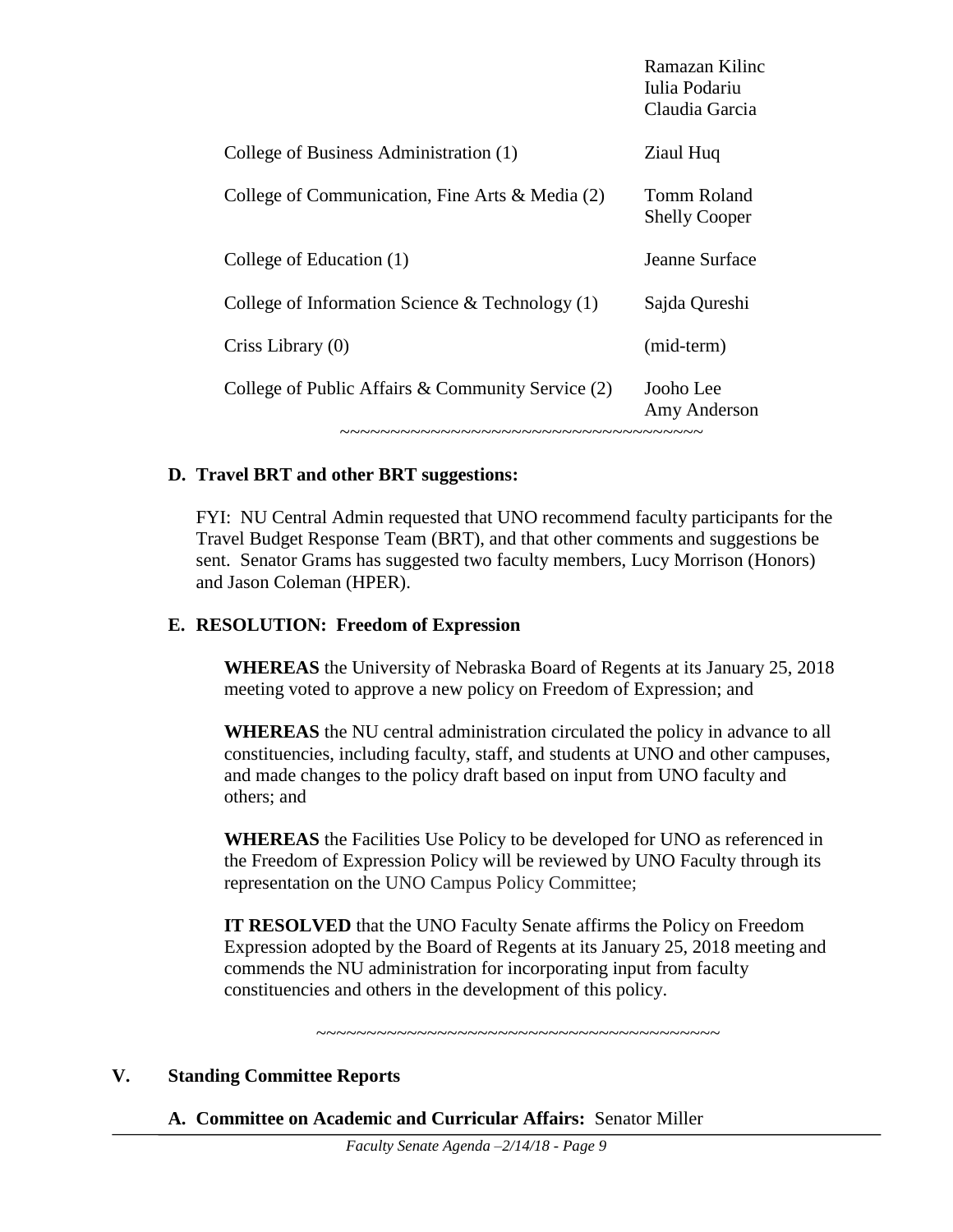The Committee met Jan. 24, 2018, Criss Library, room 307 Committee Members Present: Connie Schaffer, Kelly MacArthur, Stan Wileman,

Burch Kealey, Craig Maher and Holly Miller Guests Present: Doug Derrick and Keristiena Dodge

Guests were introduced and all were welcomed.

# **New Business**:

There was one agenda item for this meeting, the review of a proposed MS in IT Innovation. Doug shared a brief history of how the proposal originated and the growing number of students (2 majors in 2012 and 86 majors now) that support the need for this program. Prior to the meeting Keristiena had been asked to secure clarification from Dr. Smith-Howell regarding the A  $\&$  C A committee's budget obligations. Keristiena provided the clarification that the budget tables are based on rules set for the program proposal purpose. The committee should review the budget and provide comments, but we should not let the budget block our approval of a proposed program. Senior administration will not let a program advance if the budget is problematic. A  $& CA$  committee members posed content and procedural questions. There were extended discussions of the following topics:

- Students accepted to this program need a coding foundation in order to execute ideas.
- Expanding the 'stated need" from external sources would be more persuasive. All research citations were from 2014 or earlier. Adding more recent support material from highly respected sources would strengthen the proposal.
- There is no GRE requirement
- The  $4 + 1$  statement is confusing, so consider removing it
- What is the plan for dealing with transfer credits? The relative uniqueness of this program may limit this concern, but the process should be clearly addressed
- Nine graduate hours seemed high for a prerequisite to this program, however Doug and Stan shared that it was typical prerequisite for IT.
- There needs to be criteria for probation or dismissal.
- The need for an interview prior to acceptance was discussed, as was the demand for classes from non-degree students.
- Doug assured us that the current faculty will be adequate without relying on the faculty listed from other areas. Perhaps a remark that those listed have appropriate backgrounds, but will not be needed (or consistently needed) for the program would clarify this concern.
- The proposal states that "no new faculty will be needed" and this topic was discussed at length including capstone obligations, intense faculty demands and program growth. Doug explained that two current faculty members who have been on a reduced load will teach courses for the proposed program. The current GPC will continue managing all graduate programs for the department.
- The pressure for faculty members to secure grant funding.
- A significant number of IT grants come from capstone projects.
- Will students enrolling in this proposed program be "fresh growth" or will they be pulled from other UNO programs?
- The cost for a GA with benefits was discussed.
- Timing was mentioned. If this program can be implemented with no additional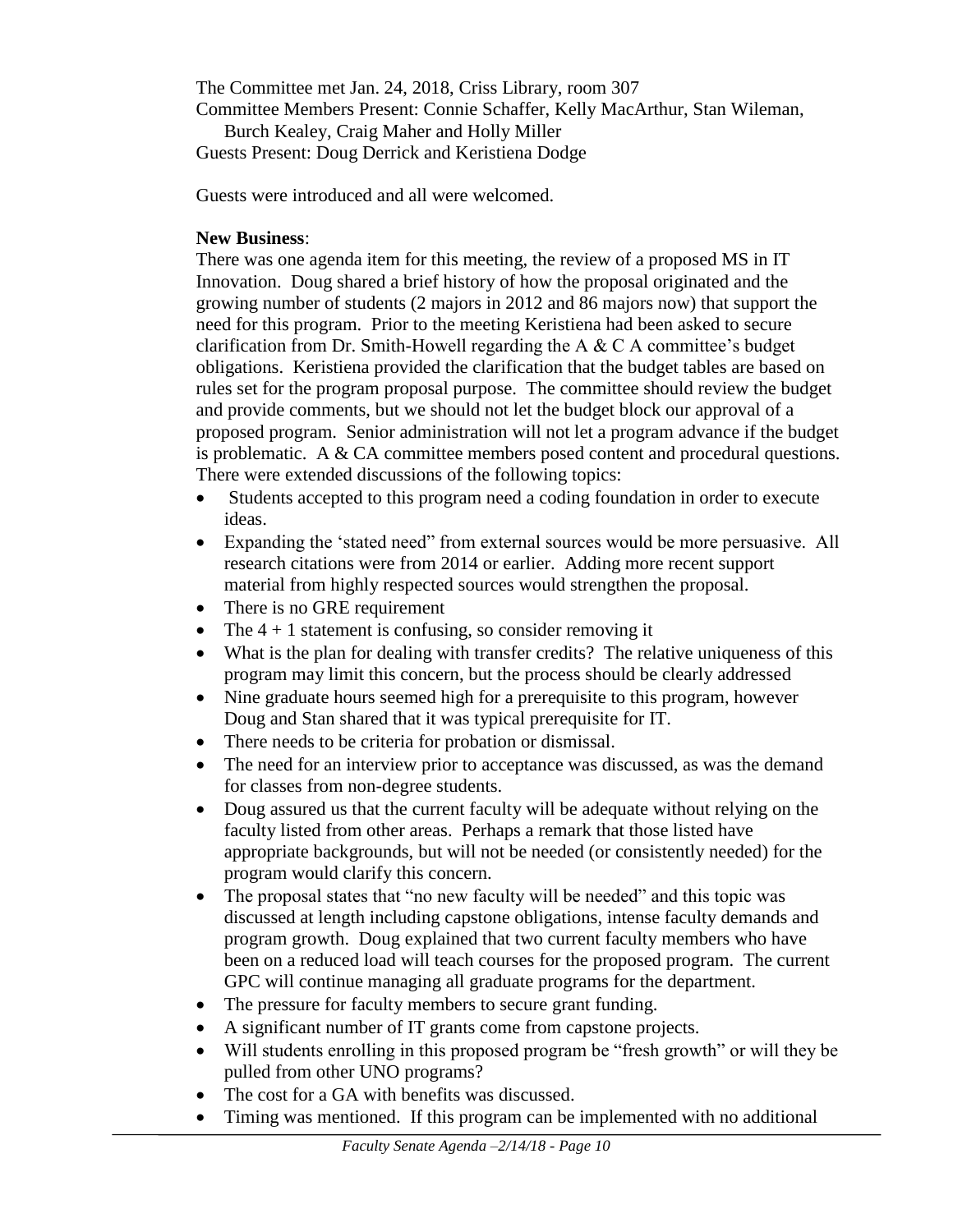costs for faculty members or other resources, then that supports the Governor's recent comments that the University has adequate funding and cutting state dollars does not need to impact programs.

Guests were thanked for their time and left. Committee members continued their discussion of the proposed MS in IT Innovation. The committee voted to approve the proposal without reservations. Burch volunteered to write the resolution which will be brought to the full senate in February.

**RESOLUTION** for the approval of the proposal for a MS degree in Information Technology Innovation.

**WHEREAS** Information Technology (IT) Innovation differs from a typical IT degree because it takes a more holistic and immersive approach to the ideation, design and development of an IT-based innovation as well as developing an emphasis on the entrepreneurial realization of this innovation as a profitable or sustainable product or service. This program recognizes the centrality of the integration of technology, creativity, interdisciplinary collaboration, innovation and the arts for success in the 21st century workforce and,

**WHEREAS** University of Nebraska at Omaha faculty are particularly well placed to welcome students engaging in broader areas of innovation than many other universities because of our Urban-Rural connections. Our students have the opportunity to capitalize on both the Fortune-500 presence in Omaha as well as the unique relationships our University shares with organizations such as the Rural Futures Institute and,

**WHEREAS** the School of Interdisciplinary Informatics has a well-established BS of IT Innovation that has placed graduates in Fortune-500 companies. Other students have taken the skills and practices they learned in pursuit of their BS degree and started a number of growing entrepreneurial enterprises and,

**WHEREAS** this program was developed in response to calls from graduates of the BS in IT Innovation as well as their employers and others with more traditional undergraduate degrees from inside and outside the University looking to develop the skills to combine their passion with the wherewithal to complete the cycle from idea development to commercialization and,

**WHEREAS** students graduating with this degree will be prepared to join the workforce in Nebraska and improve the economic opportunities for themselves and others across the State,

**THEREFORE, BE IT RESOLVED** that the UNO Faculty Senate, with the above matters being taken into consideration, do hereby approve the proposal.

~~~~~~~~~~~~~~~~~~~~~~~~~~~~~~~~~~~~~~~~

#### **Old Business:**

Academic Integrity Policy – Holly and Laura Grams were contacted by Dr. Shereen Bingham, campus ombudsperson, with concerns linked to the Academic Integrity Policy passed by Faculty Senate during the spring of 2017. Holly met with Dr.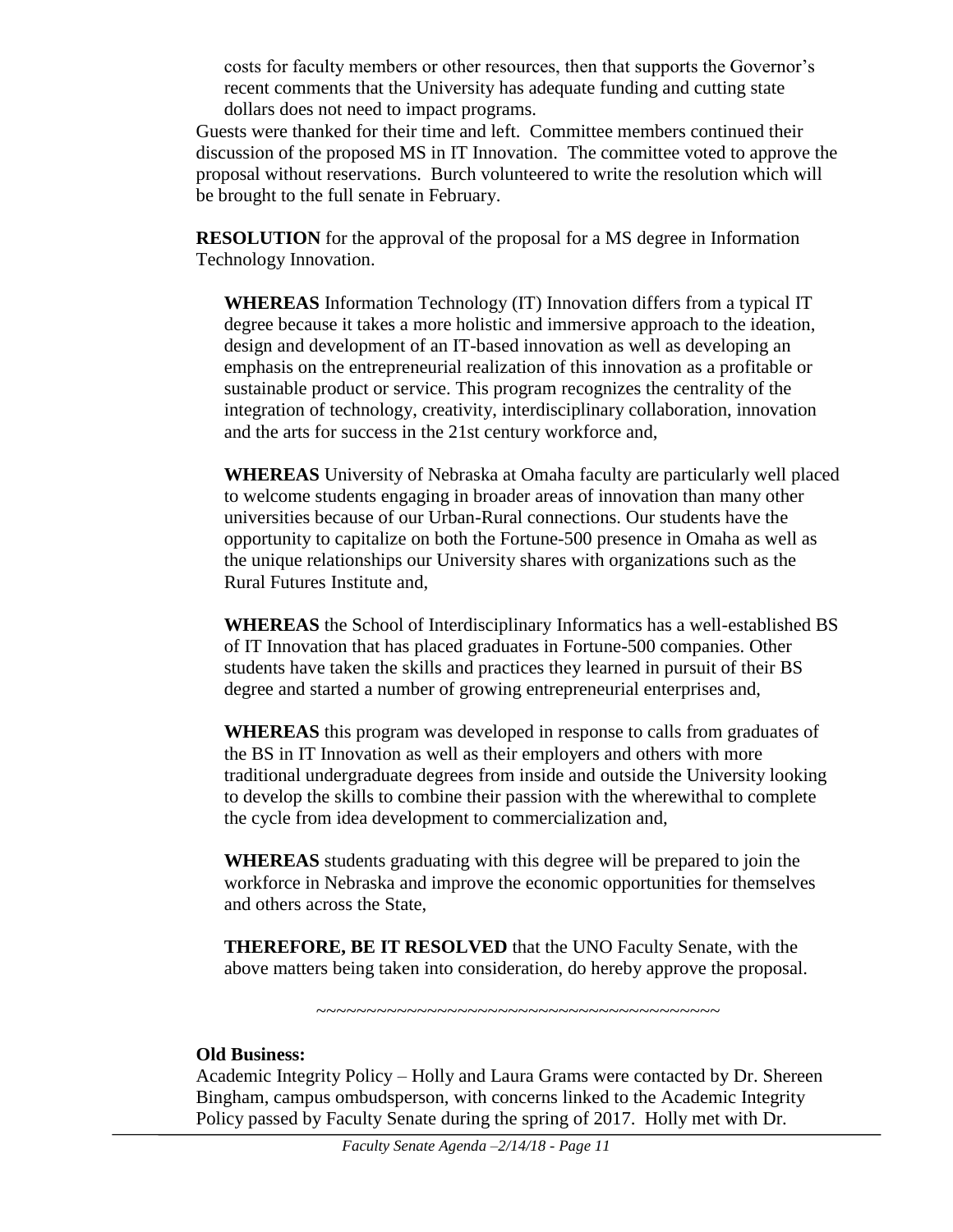Bingham on 1/23/18 to discuss her concerns. These concerns will be brought to the next A & C A meeting for consideration.

Faculty Handbook –Dr. Candice Batton has indicated that establishing 'best practices" for faculty members may be a way to respond to requests from student government. Although the A  $& C A$  committee has not been tasked with this request, the conversation was an extension of a concern discussed by the committee during the spring of 2017. If the intent is to identify and institutionalize "best practices" as norms, then they should be included in a faculty handbook and presented during initial faculty orientation. These decisions do not fall within the purview of the A  $\&$ C A committee, so the issue was dismissed.

# **For the Good of the Order:**

One issue was discussed.

# **PENDING:**

- **1.** Committee members agree to consider proposed changes to the Academic Integrity Policy in their Feb. 28, 2018 meeting.
- **2. UNO SGA Student Success recommendations** *(EC&C sent this to A&CA 1/7/18)*
- **3. Early College High School:** *(EC&C sent to A&CA 2/7/18)*

FYI: E-mail received 2/5/18 from Senator Adams:

*At Friday's English Department meeting, as we discussed Dual Enrollment and other issues, a new program in the Millard School District dominated much of our discussion and members of the department asked me to take this issue to Faculty Senate. In short, our department has concerns about the various impacts of a program called Early College High School* 

*<http://mshs.mpsomaha.org/academics/early-college-high-school> The program says high school students can earn an Associate degree from Metro and that those credits will fulfill the general education requirements at UNO. Members of my department are concerned about how this might threaten enrollments at UNO and about the quality of such a program (it seems, for example, that a 10th grade English course could satisfy the English 1150 writing requirement at UNO). I would like to put this on the EC&C agenda as a point of discussion to determine if faculty in colleges beyond Arts and Sciences are also concerned about such a program.*

**B. Committee on Educational Resources & Services:** Senator Robins

# **PENDING:**

**1. Request for Travel Authorization and Purchase of Travel.** *10/2017:* Senator Robins briefly reported on having located the source of the document used by UNO titled "Request for Travel Authorization and Purchase of Travel." At a future meeting we will discuss suggestions for additions to this document to assist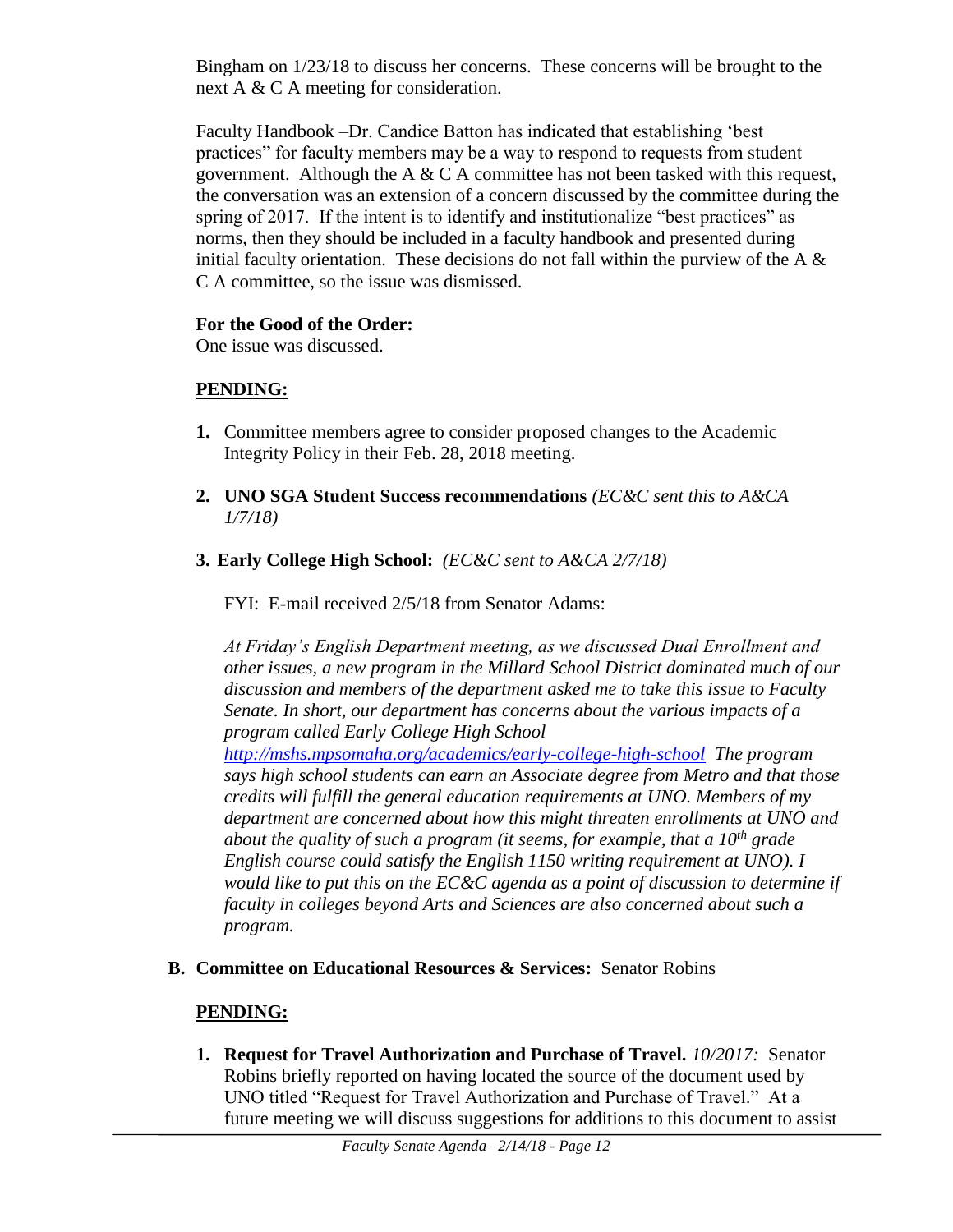faculty in identifying the need for and for purchasing travel insurance**.**

## **C. Committee on Faculty Personnel & Welfare:** Senator Elder

The Committee met January 31, 2018, 2:30-3:30p.m.

Present: Dale Tiller, John Noble, Griff Elder, Marshall Prisbell, Pauline Brennan, Amber Rogers

This was a planning meeting for the Spring.

At our Feb 28 meeting (hosted by Senators Amber Rogers and Marshall Prisbell in ASH 196),

AVC Deb Smith-Howell will present a compensation proposal that addresses Resolution 4279 12/14/16: Grievance Committees Summer Compensation.

Senator Marshall will report on what happens at the Parking Advisory Committee on Feb 15 when they discuss changing the name of the committee in response to Resolution 4319 12/13/17: Rename Parking Advisory Committee

At our Mar 28 meeting (hosted by Senator Dale Tiller in PKI, room unknown), we plan to invite Gina Toman to discuss Resolution 4282: Expenses associated with visas for international hires, AND a website for Faculty/State Safety Processes.

At our Apr 25 meeting (hosted by Senator John Noble H&K 205), we plan to invite VC Dan Shipp to tell us about the status of the Wellness Reimbursement Program. We also plan to assess where we are with each of the issues that we have been concerned with this year to determine whether any should roll over into 2018/2019.

# **PENDING:**

**1. HPER Fees.** *10/2017:*On Mon Sept 18, there was an initial faculty/staff wellness-based incentive program meeting in EAB 202 organized by Dan Shipp. Attending: Dan Shipp, Cathy Pettid, Joe Kaminski, Jeanne Surface, Griff Elder, Cecil Hicks, Carol Kirchner, and Esther Scarpello**.**

The group met to discuss how UNO could develop and pilot a wellness-based incentive program for faculty/staff. The wellness program needs still to be worked out—both programmatically and financially. But roughly, the idea is that, UNO would offer a pilot program that would partially reimburse the cost of a HPER membership based upon member usage and participation in specific wellness program elements. Tentatively, the financial incentive might be as much as a \$100 reimbursement of the \$150 per semester HPER membership fee. Details have to still be worked out. The working goal is to offer this pilot program starting in January (but if not January, then the following August-2018).

The working group plans to meet every two weeks. The first meeting will discuss the requirements for reimbursement.

I have been asked to put together a Faculty Senate Focus Group that this working group can consult.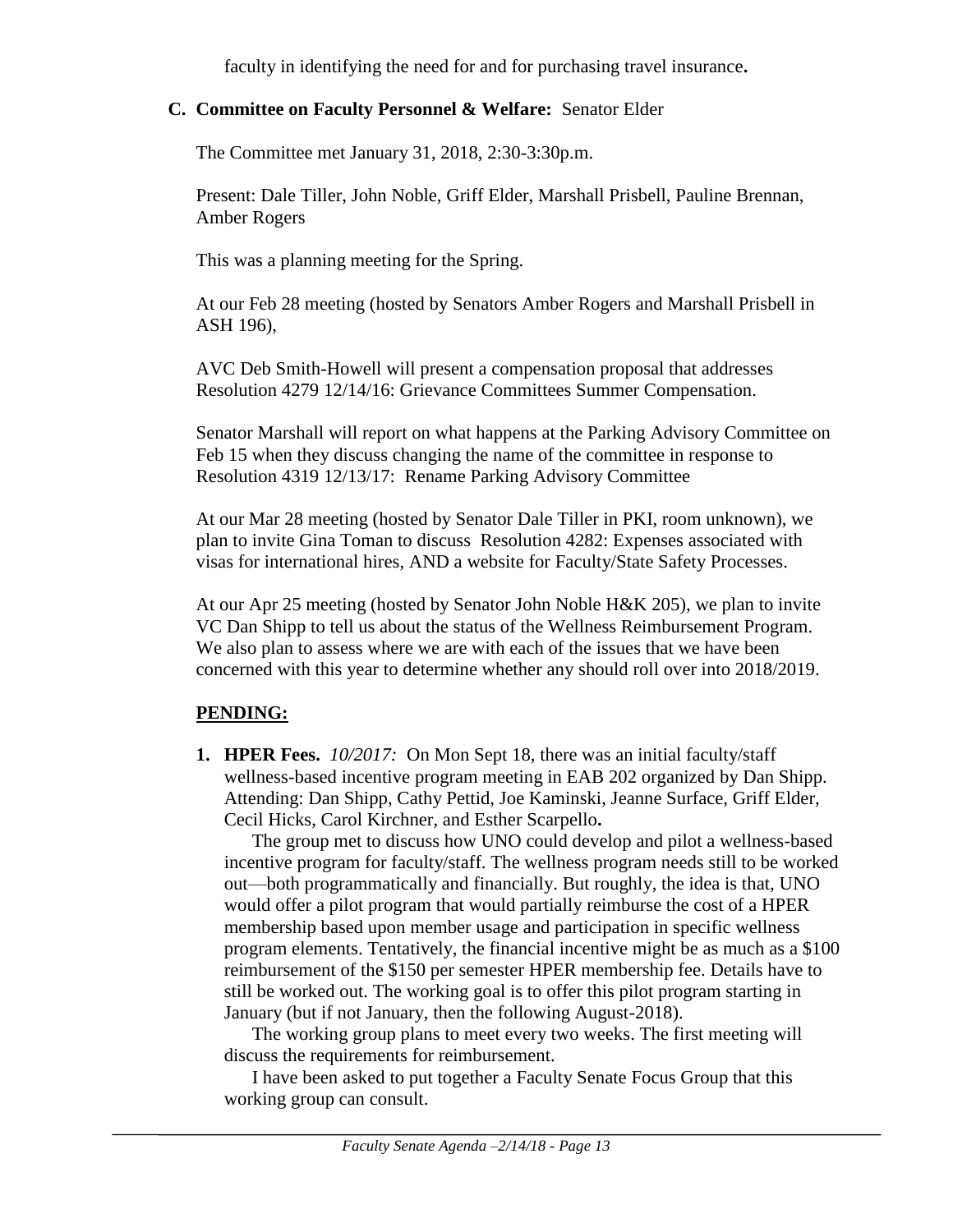## **2. Summer Compensation for Grievance Committees.** *10/2017 cont.:* **RESOLUTION 4279**, 12/14/16: **Grievance Committees Summer Compensation**

While most of us are on 9 month contracts, many uncompensated service obligations require summer participation. Members on the committee have their own anecdotal accounts of what we perceive to be a trend. We are hoping to discuss this topic with the AAUP, so that we can begin to connect some of the dots. We have contacted AAUP. The topic is on their agenda for Friday October 6, 2017**.**

**RESOLUTION 4279**, 12/14/16: Grievance Committees Summer Compensation

# **3. Visa Issues: Are they consistent college to college.**

*(1/10/18: Put on EC&A agenda.)*

**4. Faculty/Staff Safety Processes.** *10/2017 cont.:* Dr. Gina Toman has been named Faculty Human Resources Officer and Assistant to the Senior Vice Chancellor. She begins her new role on October 11**.**

We are interested in the administration developing a website similar to the Student Safety Website.

Note: We felt that the following site makes a good model:

http://academicpersonnel.unc.edu/faculty-policies-procedures-guidelines/

We expect Gina Toman will be help us address the request that there be a flow-chart that will help faculty understand and negotiate the many resources that are available: Ombudsperson, EAP person, counseling, BRT, etc. What information is confidential, etc. This "flowchart" may manifest itself in the form of the website mentioned above.

# **5. Server for Personal Web Pages**

Senator Elder reported that last year all faculty across campus lost the server, along with the opportunity to have their own personal web sites, like Math. The Web site may have not been pretty, but it was spot on for other mathematicians to check. Senator Zhong said it now looks odd. Senator Kennedy said we all need support to get the server back for supporting personal web sites. Anything without branding is gone.

*(On 12/13/17 this issue was given to the FP&W Committee.)*

# **D. Committee on Goals and Directions:** Senator Arbelaez

The Committee met January 31, 2018, 2.30 p.m. ASH 288-D History Department Meeting Room

Present: Bradley Bereitschaft, Richard Stacey, Christopher Kelly, Hamid Sharif-Kashani, Daniel Hawkins, and Maria Arbelaez

We met and discussed our working agenda related to pending matters we will address the spring semester 2018.

Our decisions:

- 1. Facilities Planning and Faculty Representation. Bradley Bereitschaft will represent G&D and the Senate at the meetings of the committee.
- 2. Unit Based Recruitment. We will bring the issue to the EC&C. We want Omar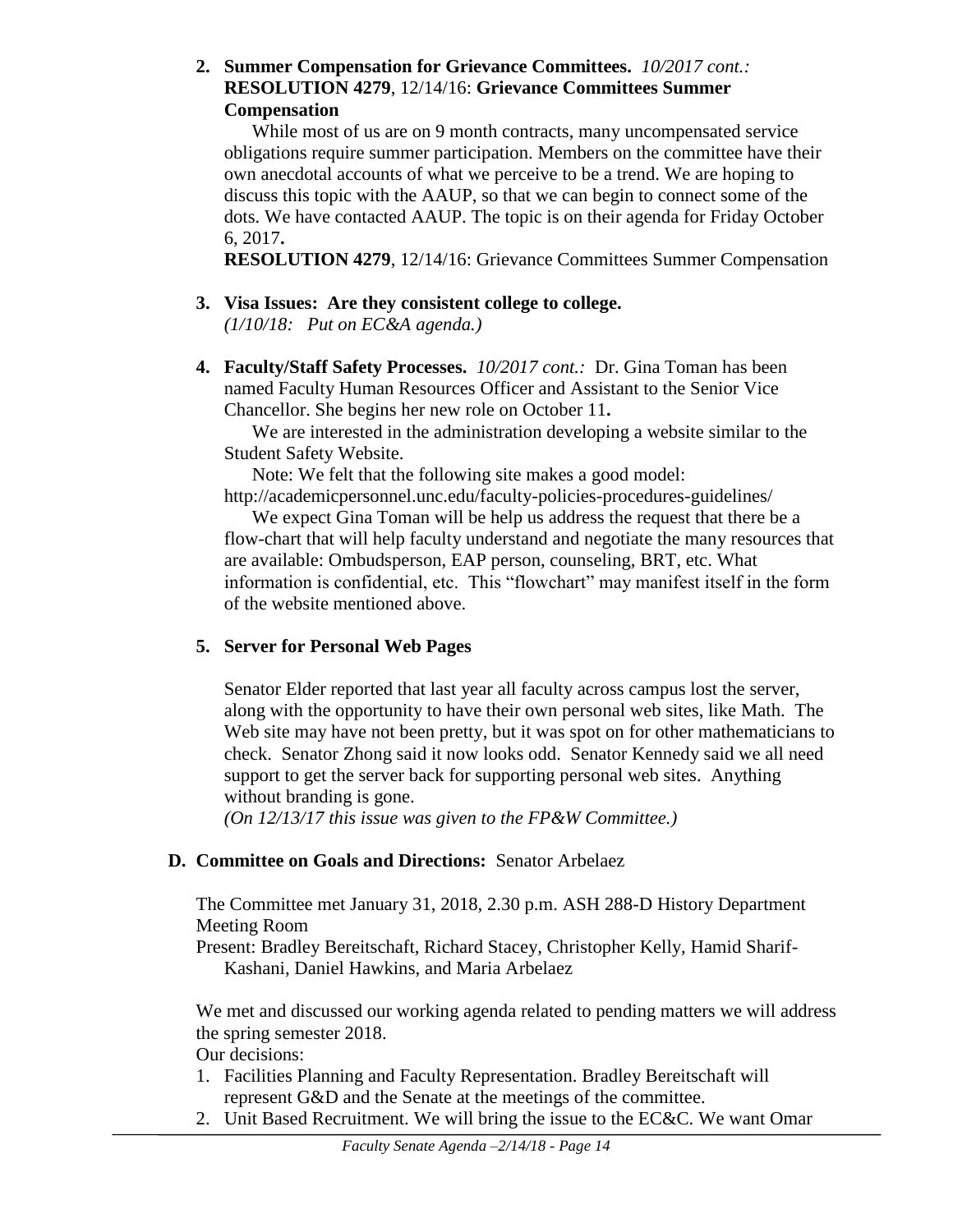Correa, and Hank Robinson to present the Senate the information concerning recruitment and retention. We consider it is a matter of debate and resolution at the Senate.

- 3. DACA-DREAMERS. We want information about planned measures the University might have prepared of an eventual NO DACA deal. In particular, we want to know if the administration has any course of actions concerning possible requests for documentation of DREAMERS and potential visits-raids from HS-ICE. We would suggest a visit to the senate of Campus Security and Legal Administrative Team to answer these questions.
- 4. We will insist in a MavCreed response.
- 5. We want to ask parking what is the rationale for users of parking lots to pay daily instead of weekly or in advance.

# **Pending:**

**1. Facilities Planning and Faculty Representation** *(Sent to G&D 2/10/16)* 

# **E. Professional Development:** Senator Adams

The PD Committee met January 31, 2018. Senators Adams, Nordman, Cast-Brede, Winter, Feng, and Blaskewicz Boron, were in attendance.

Our committee focused our efforts on drafting questions for a survey about FDF policies/procedures that will go out to Deans. Our committee should have a draft of this survey to share at the next EC&C meeting, with the hope that it will then be shared at the next full senate meeting and/or go out to Deans ASAP.

The survey draft can be found here: [https://unomaha.az1.qualtrics.com/jfe/form/SV\\_9GeocLdjLd3NRY1](https://unomaha.az1.qualtrics.com/jfe/form/SV_9GeocLdjLd3NRY1)

Our committee also briefly discussed the faculty website issue that is currently being dealt with by EC&A. We are aware that pending the outcome of an upcoming meeting, this issue may come to our committee.

No new business was introduced.

# **PENDING:**

**1. Faculty Professional Development Leave policies/procedures:**  *(1/10/18: The PD committee is developing a survey to actually gauge faculty's* 

*understanding of FPD leave policies and procedures.)*

- **F. Committee on Rules:** Senator Nash
	- **2. Resolution: Replacement on UCAT**

**BE IT RESOLVED** that the following name go forward to complete the remainder of Leah Pietron's term (through 6/30/18) to the University Committee for the Advancement of Teaching (UCAT):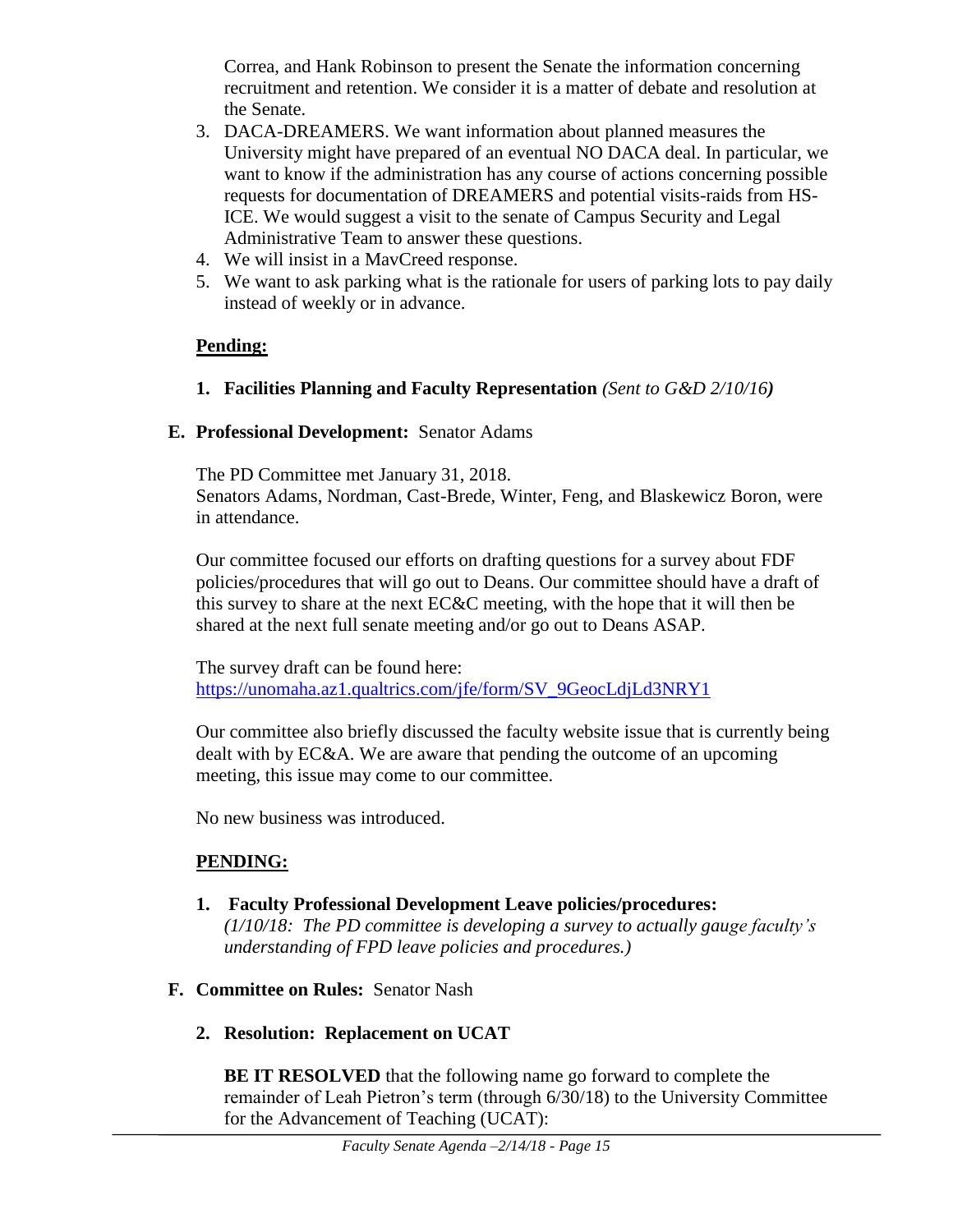Margaret Hall, IS&T (Interdisciplinary Informatics).

**PENDING:** None

## **VI. Other Faculty Senate Committees**

## **A. Faculty Senate Budget Advisory Committee Report**: Prof. Hall, Maher, O'Hara

#### **VII. Ad hoc Committees**

## **A. Ad hoc UNO-UNMC Faculty-to-Faculty Communication and Collaboration Committee:** Senator Barone

| Members:                 |                                       |                |
|--------------------------|---------------------------------------|----------------|
| Timi Barone              | Dhundy Bastola                        | Elizabeth Beam |
| <b>Catherine Gebhart</b> | <b>Emily Glenn</b>                    | Craig Maher    |
| Amarnath Natarajan       | Debra Reilly ( <i>UNMC</i> alternate) | Eleanor Rogan  |
| Connie Schaffer          | Destynie Sewell                       | Mark Shriver   |
| <b>Suzanne Sollars</b>   | Adam Tyma                             | Glenda Woscyna |

## **A meeting was held January 29, 2018.**

Present: Destynie Sewell, Elli Rogan, Amar Natarajan, Glenda Woseyna, Beth Beam, Mark Shriver, Dhundy Bastolei, Timi Barone

Absent/Excused: Suzanne Sollars, Adam Tyma, Connie Schaffer, Cathy Gebhart, Emily Glenn, Debra Reilly, Craig Maher

## Meeting Report:

- 1. Update on Parking and Library: Group briefly discussed the updates provided by respective Faculty Senate Presidents.
- 2. Review Transition Team report

The group briefly discussed the Transition Team report and noted that its contents were focused solely on UNO, not UNMC.

3. Thoughts on Shared Administrators

We started with brief discussion about how revenue streams were separate for each campus and the difficulty this may pose for the joint VC for business and finance. In general, the group felt that sharing administrators was mostly advantageous so far and it was helping collaborative efforts move forward more easily—for example grants from joint researchers. There was also some discussion regarding whether having a joint chancellor had potential for problems that had yet to occur. For example, what if the needs of each campus were in conflict, which campus would the chancellor advocate for and how would they decide?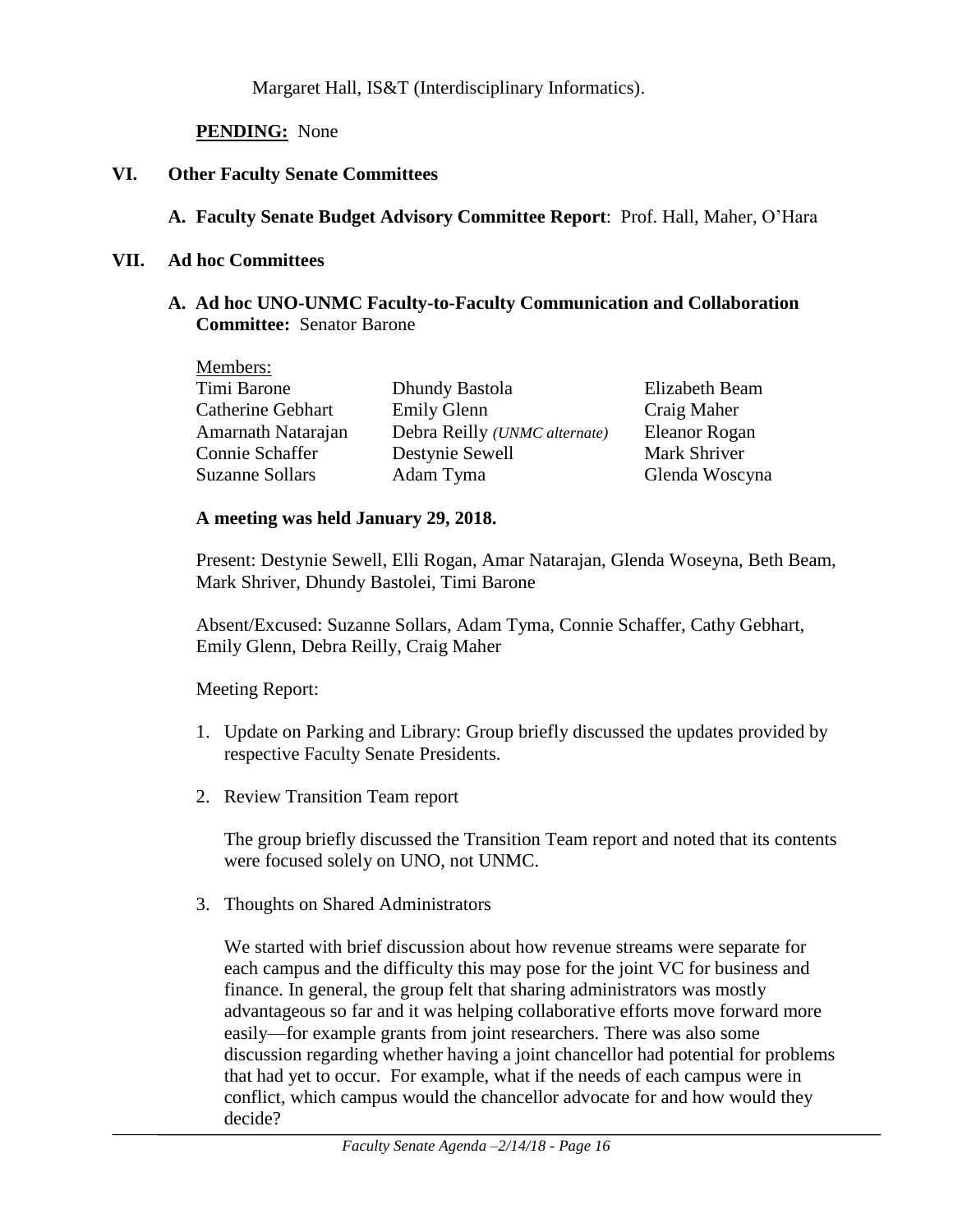4. Thoughts on Base budget apportionment

As with the transition report, the group felt that this was not something that affected both UNO and UNMC, as UNMC is not really affected in the same way that UNO and UNL are.

- 5. New Business
	- a. Remove roadblocks to collaborative teaching

Several members provided examples of problems with faculty on one campus teaching a course on the other campus. Some examples included: the difficulties cross-listing courses across campuses, developing curriculum collaboratively (e.g. what committees would it have to go through, what forms to use, etc), and how assigned faculty time would be handled when teaching on the other campus. There are probably other roadblocks that the committee members are unaware of. There was also discussion about incentivizing collaborative teaching efforts.

Recommendation: Talk to the joint programs to identify roadblocks and figure out how these situations can be streamlined.

b. Remove roadblocks for students who take classes on each campus

Committee members discussed the difficulties students encountered when attempting to enroll in classes on both campuses. For example, sharing of the same information between registrar's offices and financial aid offices is apparently infrequent and it is frustrating for students to have to provide the same information twice. The committee would also like the campuses to share immunization information, and create a separate immunization status category for students not involved with patient care (which would reduce the number for them).

Recommendation: Set up meetings for the registrars and financial aid officers on each campus to let them figure out how to streamline this process. It was also suggested that relevant IT staff be included as they may be required to implement changes as a consequence of any decisions.

c. Remove roadblocks for research collaboration.

Committee members discussed this as well. The sense was that there might be fewer issues in this area. Nevertheless, there was a suggestion that research offices at each campus could come together and discuss procedures.

d. Travel

Changes to travel planning will require all faculty to book their own travel, instead of staff. Two problems with this policy were discussed. First, it made organizing group travel more problematic without an organizing point person.